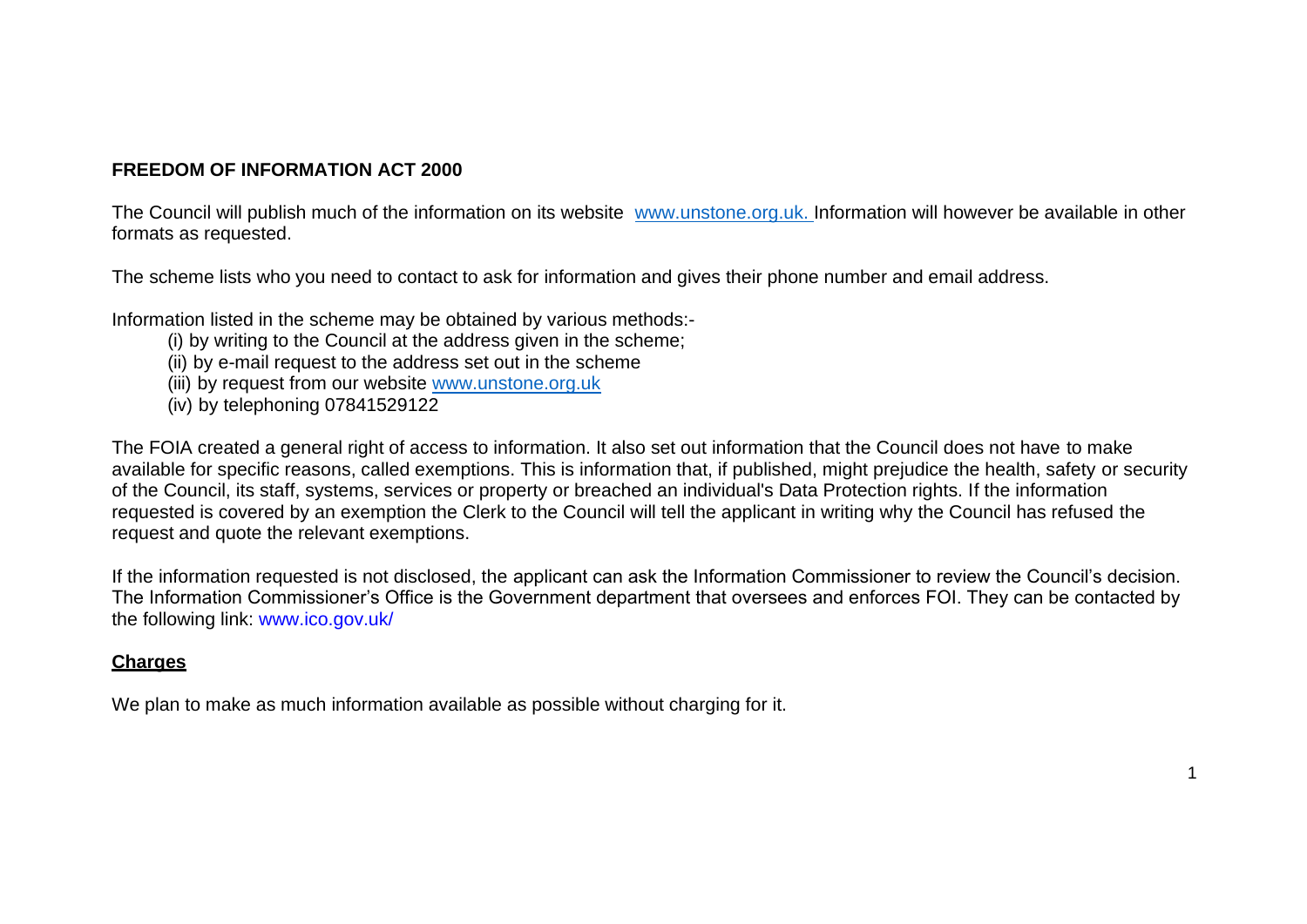• Free of charge on the website. For those without Internet access, a print out would be available from the Clerk who is responsible for the day to day operations. However multiple printouts or complete documents may attract a charge for cost of retrieval, photocopying and postage. We would let you know if a charge was involved at the time you make your request

Any charges made will be calculated using the Fee Regulations determined under the Act.

Where a charge is payable, payment will be required, before the information can be provided to you.

If administration costs exceed £450, to enable a Freedom of Information request to be met, then the Council is able to charge the requestor for the administration costs in meeting the request.

## **Complaints**

We would normally expect the Clerk to understand what information you have asked for and to tell you where you can find it. If the information you receive is not what you need, you should first contact the Clerk.

If the information you asked for is not available, the Clerk will tell you why.

If you believe that we have not dealt with your request fairly and cannot deal with it satisfactorily on an informal basis, you should follow our complaints procedure (copy available from the Clerk).

If you have followed our complaints procedure and are still not happy with how we have dealt with your request, you may also contact the Information Commissioner to ask them to investigate the matter. You can contact the Information Commissioner at Wycliffe House, Water Lane, Wilmslow, Cheshire SK9 5AF - phone 01625 545700 email: [data@dataprotection.gov.uk.](mailto:data@dataprotection.gov.uk)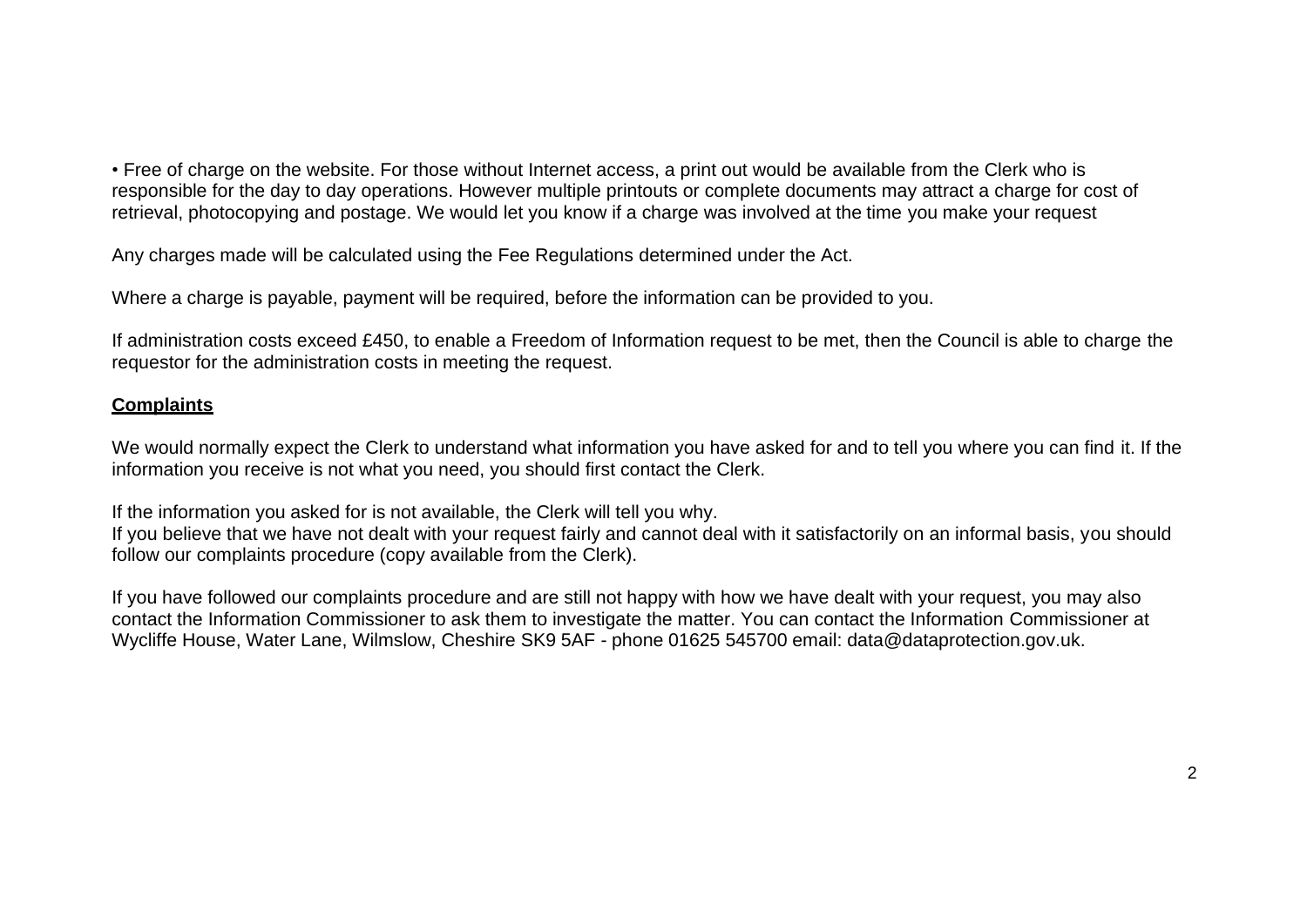# **Information available from Unstone Parish Council under the model publication scheme**

| Information to be published                                                     | How the information<br>can be obtained | <b>Cost</b>     |
|---------------------------------------------------------------------------------|----------------------------------------|-----------------|
| Class1 - Who we are and what we do                                              |                                        |                 |
| (Organisational information, structures, locations and contacts)                |                                        |                 |
| This will be current information only                                           |                                        |                 |
| Who's who on the Council                                                        | Website                                | Free            |
| Contact details for Clerk and Council members (named contacts where             | Website                                | Free            |
| possible with telephone number and email address (if used))                     | Parish                                 | Free            |
|                                                                                 | Magazine                               |                 |
| Staffing structure                                                              | Hard Copy - Contact                    | 10 <sub>p</sub> |
|                                                                                 | <b>Clerk</b>                           | sheet           |
| Class 2 – What we spend and how we spend it                                     |                                        |                 |
| (Financial information relating to projected and actual income and expenditure, |                                        |                 |
| procurement, contracts and financial audit)                                     |                                        |                 |
|                                                                                 |                                        |                 |
| Annual return form and report by auditor                                        | Website                                | Free            |
| <b>Finalised budget</b>                                                         | Website                                | Free            |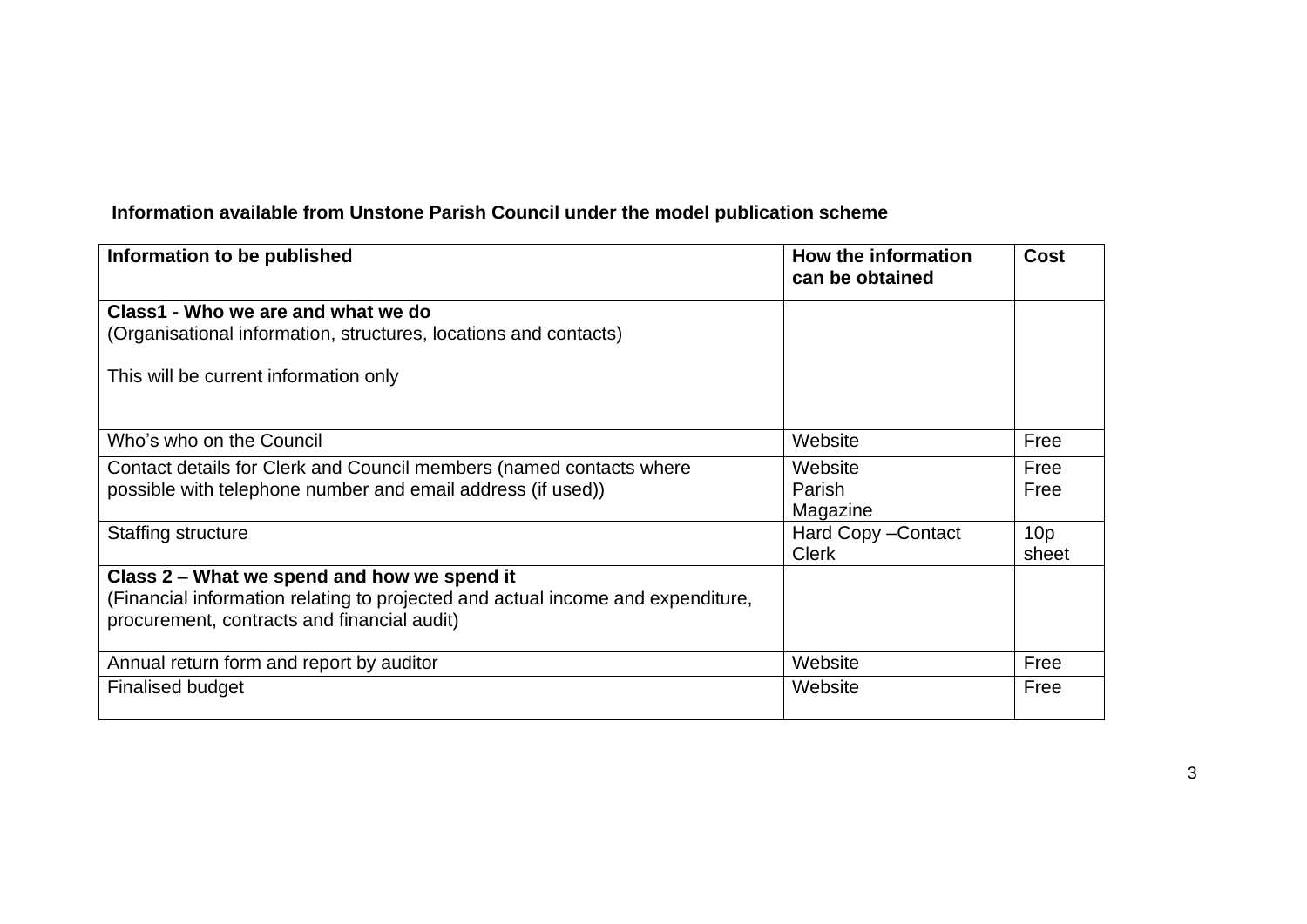| Precept                                                                                                                                   | Website                              | Free                             |
|-------------------------------------------------------------------------------------------------------------------------------------------|--------------------------------------|----------------------------------|
| <b>Borrowing Approval letter</b>                                                                                                          | <b>Clerk</b>                         | 10p sheet                        |
| <b>Financial Standing Orders and Regulations</b>                                                                                          | Website                              | Free                             |
| Grants given and received                                                                                                                 | Website                              | Free                             |
| List of current contracts awarded and value of contract                                                                                   | Hard copy – contact Clerk            | Free                             |
| Members' allowances and expenses                                                                                                          | Not applicable                       |                                  |
| Class 3 – What our priorities are and how we are doing<br>(Strategies and plans, performance indicators, audits, inspections and reviews) |                                      |                                  |
| Parish Plan                                                                                                                               | Not applicable                       |                                  |
| <b>Annual Report to Parish</b>                                                                                                            | Website<br>Hard copy – contact Clerk | Free<br>10 <sub>p</sub><br>sheet |
| Local charters drawn up in accordance with DCLG guidelines                                                                                | Not applicable                       |                                  |
| Class 4 – How we make decisions<br>(Decision making processes and records of decisions)                                                   |                                      |                                  |
| Timetable of meetings                                                                                                                     | Website                              | Free                             |
| Agendas of meetings (as above)                                                                                                            | Website                              | Free                             |
| Minutes of meetings (as above) $-$ nb this will exclude information that is properly<br>regarded as private to the meeting.               | Website                              | Free                             |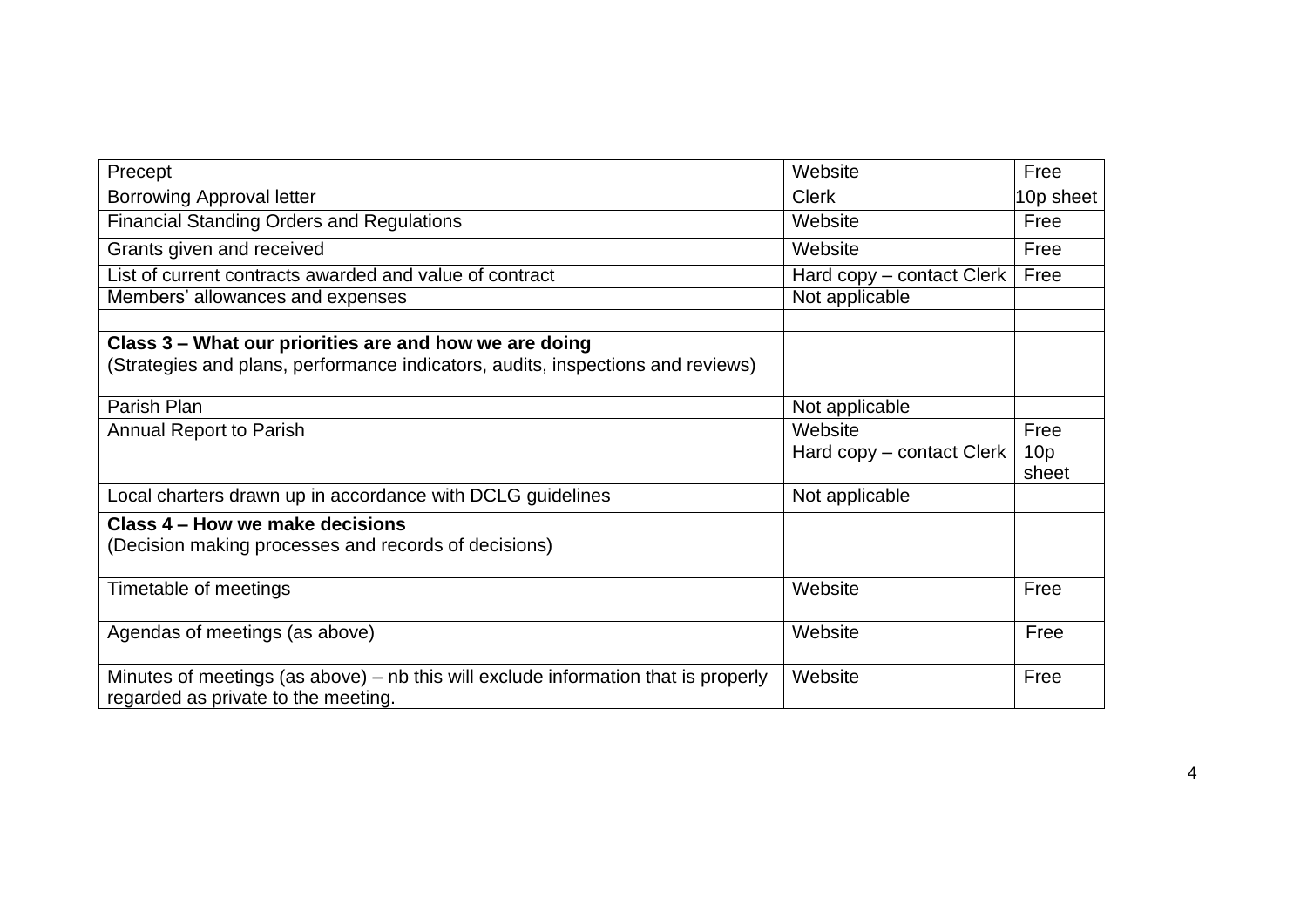| Responses to consultation papers                                                                                                                                                                                                        | Hard copy- contact Clerk  | 10 <sub>p</sub><br>sheet |
|-----------------------------------------------------------------------------------------------------------------------------------------------------------------------------------------------------------------------------------------|---------------------------|--------------------------|
| Responses to planning applications                                                                                                                                                                                                      | Hard copy- contact Clerk  | 10 <sub>p</sub><br>sheet |
| Bye-laws                                                                                                                                                                                                                                | Hard copy – contact Clerk | 10 <sub>p</sub><br>sheet |
| Class 5 – Our policies and procedures<br>(Current written protocols, policies and procedures for delivering our services<br>and responsibilities)<br>Current information only                                                           |                           |                          |
| Policies and procedures for the conduct of council business:                                                                                                                                                                            | Website                   | Free                     |
| Procedural standing orders<br>Code of Conduct<br><b>Complaints procedures</b><br>Records management policies (records retention, destruction and archive)<br>Data protection policies                                                   |                           |                          |
| Policies and procedures for the provision of services and about the employment<br>of staff:<br>Internal policies relating to the delivery of services<br>Health and safety policy<br>Recruitment policies (including current vacancies) | Hard copy – contact Clerk | 10 <sub>p</sub><br>sheet |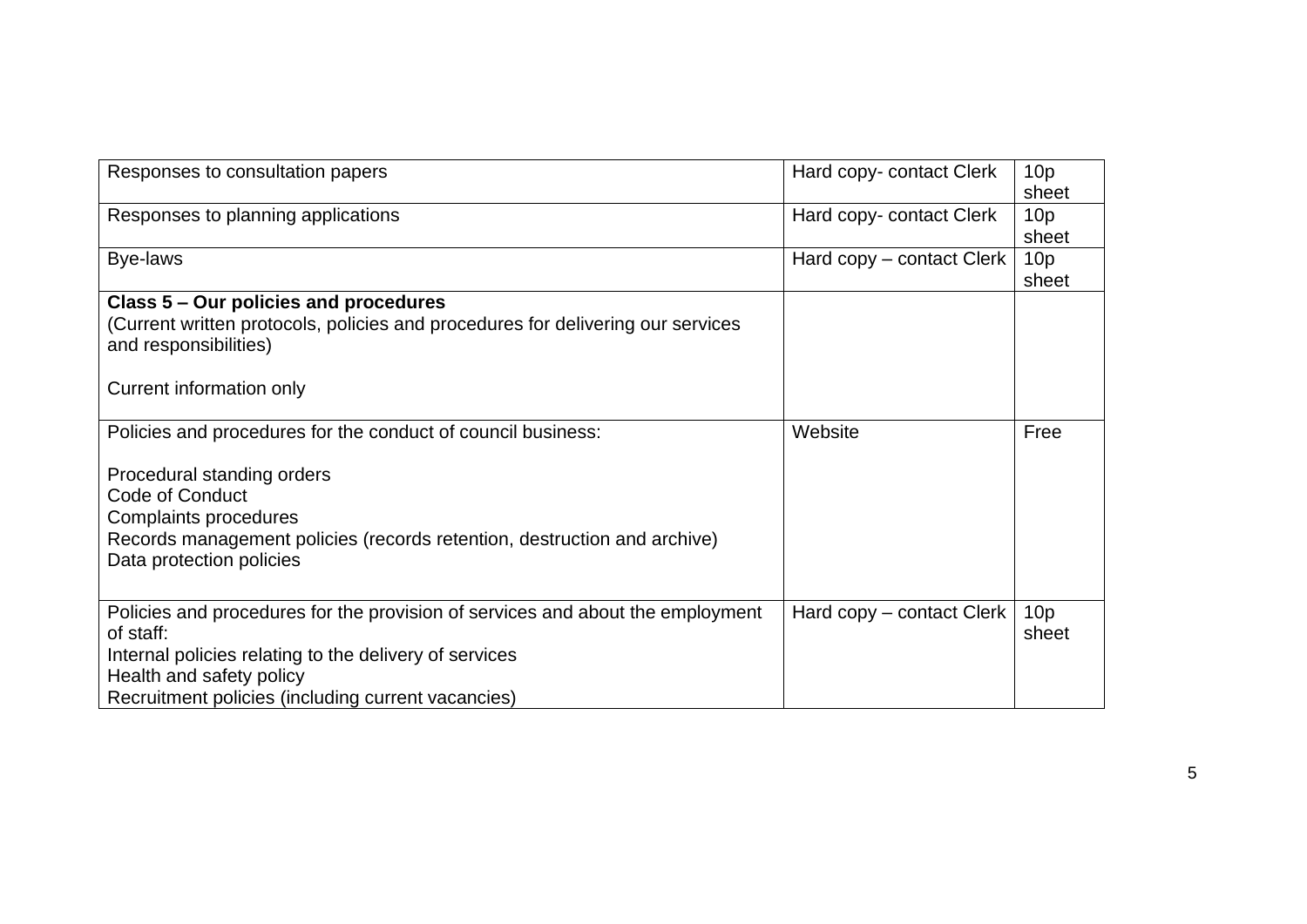| Class 6 - Lists and Registers                 | (hard copy or website;            |                 |
|-----------------------------------------------|-----------------------------------|-----------------|
|                                               | some information may              |                 |
| Currently maintained lists and registers only | only be available by              |                 |
|                                               | inspection)                       |                 |
| Any publicly available register or list       | <b>Inspection – contact Clerk</b> | 10 <sub>p</sub> |
|                                               |                                   | sheet           |
| <b>Assets Register</b>                        | Hard copy – contact Clerk         | 10 <sub>p</sub> |
|                                               |                                   | sheet           |
| Disclosure log                                | Hard copy – contact Clerk         | 10 <sub>p</sub> |
|                                               |                                   | sheet           |
| Register of members' interests                | Website                           | Free            |
| Register of gifts and hospitality             | Hard copy – contact Clerk         | 10 <sub>p</sub> |
|                                               |                                   | sheet           |
| Class 7 - The services we offer               | (hard copy or website;            |                 |
| (Information about the services we offer)     | some information may              |                 |
|                                               | only be available by              |                 |
| Current information only                      | inspection)                       |                 |
|                                               |                                   |                 |
| <b>Unstone Village Hall</b>                   | Website                           | Free            |
| Seating, Litter bins, Memorials and lighting  | Website                           | Free            |